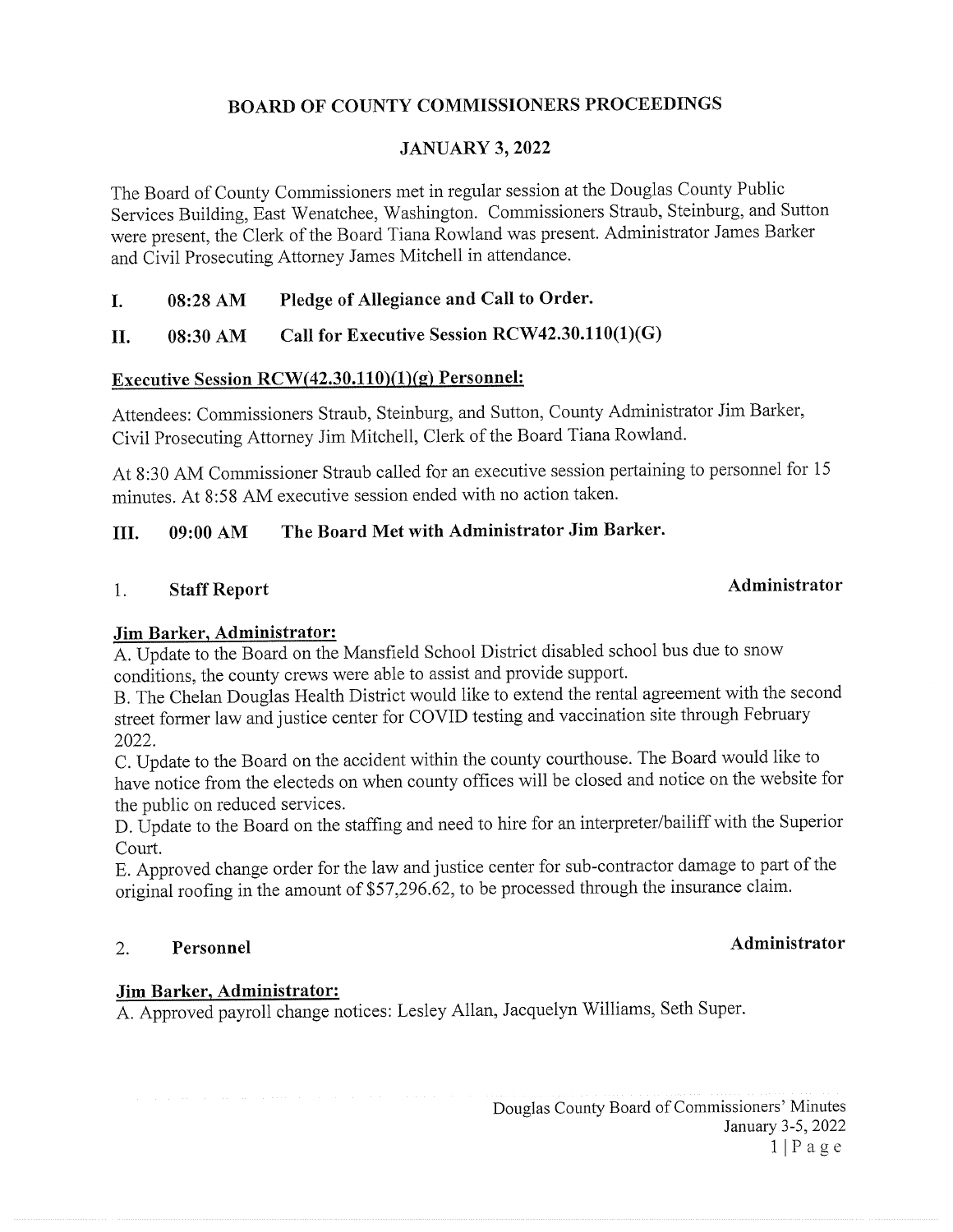## JANUARY 3, 2022 CONTINUED

## III. 09:34 AM The Board Met with Prosecuting Attorney Edgar Gordon and Deputy Coroner Tanner Bateman.

A. With the updated statute the Coroner's office is required to have additional office, equipment, tissue/blood sampling, secured evidence storage and staging area for autopsies. The Sheriff's office was requested for space options unfortunately there is limited space available for storage. The City of East Wenatchee Police department has offered <sup>a</sup> <sup>10</sup> year lease at \$750 per month. Further discussion held on shared office space with the Veteran Services the deputy coroner will contact VSO and discuss the possibilities.

B. Further discussion held on Franklin County development of an Office of Public Defense for the county, their model is one full time employee who is an attorney that carries <sup>a</sup> case load for superior and district court cases, they are responsible for assigning and overseeing the individual contracts with attorneys whom handle indigent defense in superior court and district court.

### IV. 10:12 AM The Board Met with City of East Wenatchee Mayor Crawford.

A. Introduction of Josh Delay the finance director with the City of East Wenatchee, the City is agreeable to the annexation agreement and would like to move forward with entering in to the agreement with the county.

## V. 10:20 AM The Board Held <sup>a</sup> Work Session on the Following Items.

### Land Services Director Mark Botello:

A. Update to the Board on the action items for the Board's consideration. Further discussion held on the EFSEC alternative energy review process.

B. Resignation provided to the Board as of January  $21<sup>st</sup> 2022$  for final day with the County.

### VI. 11:00 AM The Board Met Held an Administrative Work Session.

A. Chief Financial Officer Karen Goodwin presented the December sales tax for October receipts.

B. The Board would like to move forward with an informal step one interview of the internal candidates for the county administrator position.

C. Due to inclement weather the Board of Commissioners will hold session again in East Wenatchee and the Public Services Office.

### 1) Certificate of Appointment: Felisha Rosales Douglas County Treasurer

## Motion:

Commissioner Sutton moved to approve the certificate of appointment, Commissioner Steinburg seconded the motion and Commissioner Straub concurred.

> Douglas County Board of Commissioners' Minutes January 3-5, 2022  $2|P$ age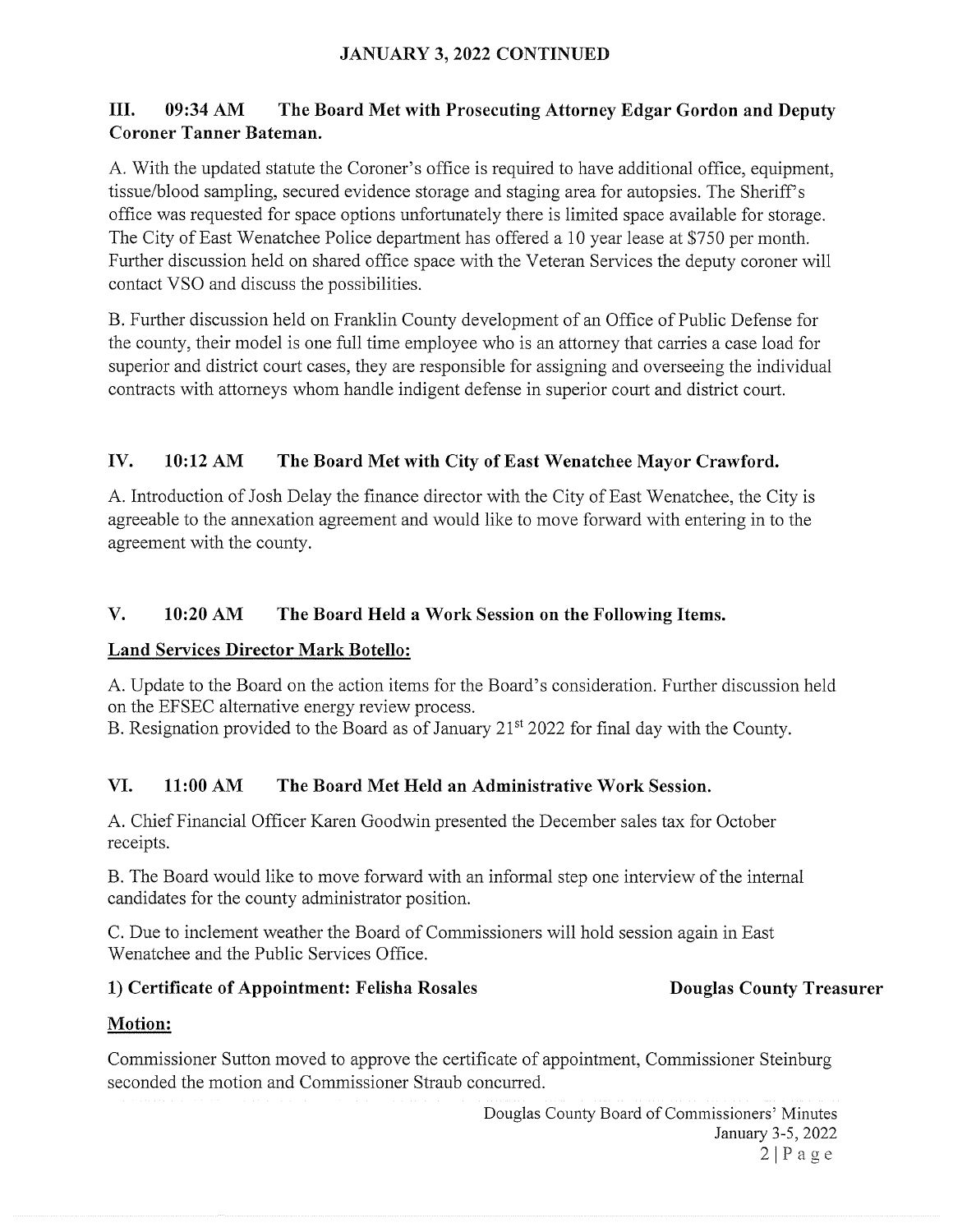## JANUARY 3, 2022 CONTINUED

## 2) Arbitration Settlement Agreement: Teamsters Local No. 760 and Grievants

# Motion:

Commissioner Sutton moved to approve the settlement agreement, Commissioner Steinburg seconded the motion and Commissioner Straub concurred.

## 3) Maintenance Employees Labor Agreement Teamsters Local Union No. 760

## Motion:

Commissioner Steinburg moved to approve the labor agreement, Commissioner Sutton seconded the motion and Commissioner Straub concurred.

# 4) Non-Uniformed Personnel Labor Agreement Sheriff's Guild

# Motion:

Commissioner Steinburg moved to approve the labor agreement for the Non-Uniformed Personnel, Commissioner Sutton seconded the motion and Commissioner Straub concurred.

# 5) Uniformed Personnel Labor Agreement Sheriff's Guild

# Motion:

Commissioner Steinburg moved to approve the labor agreement for the Uniformed Personnel, Commissioner Sutton seconded the motion and Commissioner Straub concurred.

| 6) Review of Shirley Leslie's Public Comment | <b>Wilkinson Development</b> |
|----------------------------------------------|------------------------------|
|----------------------------------------------|------------------------------|

# 7) Notice of Contract Termination: Professional Services Nona Haberman

A. As Ms. Rosales has been selected as the interim County Treasurer, Ms. Haberman's services will terminate the end of January 2022.

With no further business, the Board of County Commissioners adjourned at 11:30 AM to meet again on Tuesday, January 4, 2022 at the Douglas County Public Services Building, East Wenatchee, Washington.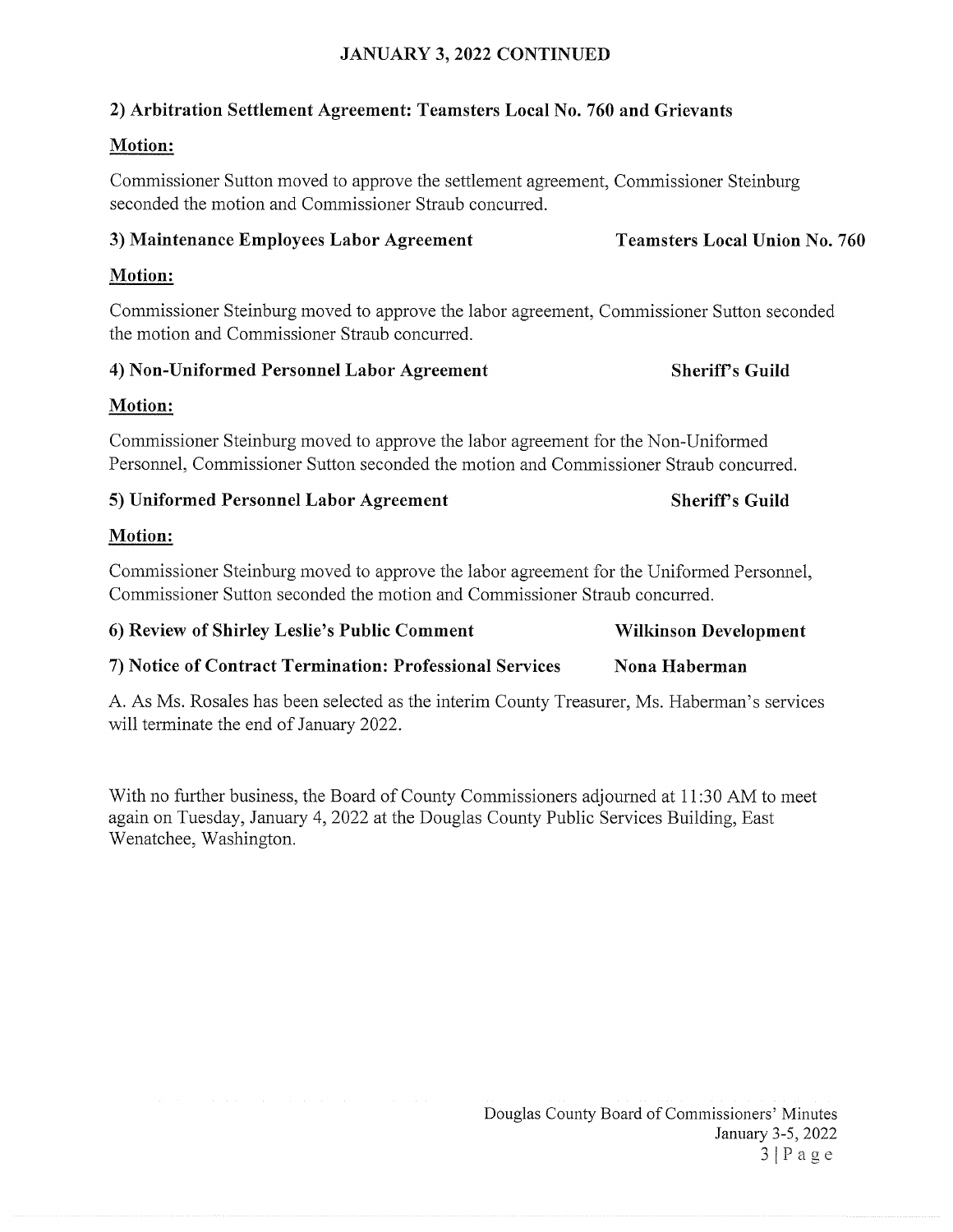### JANUARY 4, 2022

The Board of County Commissioners met in regular session at the Douglas County Public Services Building, East Wenatchee, Washington. Commissioners Straub, Steinburg, and Sutton were present, the Clerk of the Board Tiana Rowland was present. Administrator James Barker and Civil Prosecuting Attorney James Mitchell in attendance.

I. 08:30 AM Pledge of Allegiance and Call to Order

II. 08:33 AM The Board Met with Administrator Jim Barker.

1. Staff Report **Administrator** Administrator

### Jim Barker, Administrator:

A. The Board would like to have staff reports provided in person once the Board returns to session in the Courthouse in Waterville.

B. Additional discussion on the budget format, the Board would like to see amendments that include department positions, year to year comparisons for budgetary expenses, revenue within a depicted graphic.

### 1) Notice of Contract Extension Chelan Douglas Health District

### Motion:

Commissioner Sutton moved to approve the extension of the lease agreement for the second street facility, Commissioner Steinburg seconded the motion and Commissioner Straub concurred.

C. Discussion held on the RCW 2.28.100 on Holiday Observances and the adoption of the State holiday requires the closure of local courts, the county has not adopted the state observed Juneteenth holiday. Further discussion on court closure to the public and administrative work day for staff.

D. Review of the Administrator's Decisions and Directives.

### IV. 09:00 AM Public Hearing TLS 22-02B

Following is a summary of the public hearing; and action taken by the Board of Commissioners. The summary is not intended to be a verbatim transcript. A recording of the hearing is available by contacting the Clerk of the Board.

Present

Meeting held via Zoom teleconference: No public present.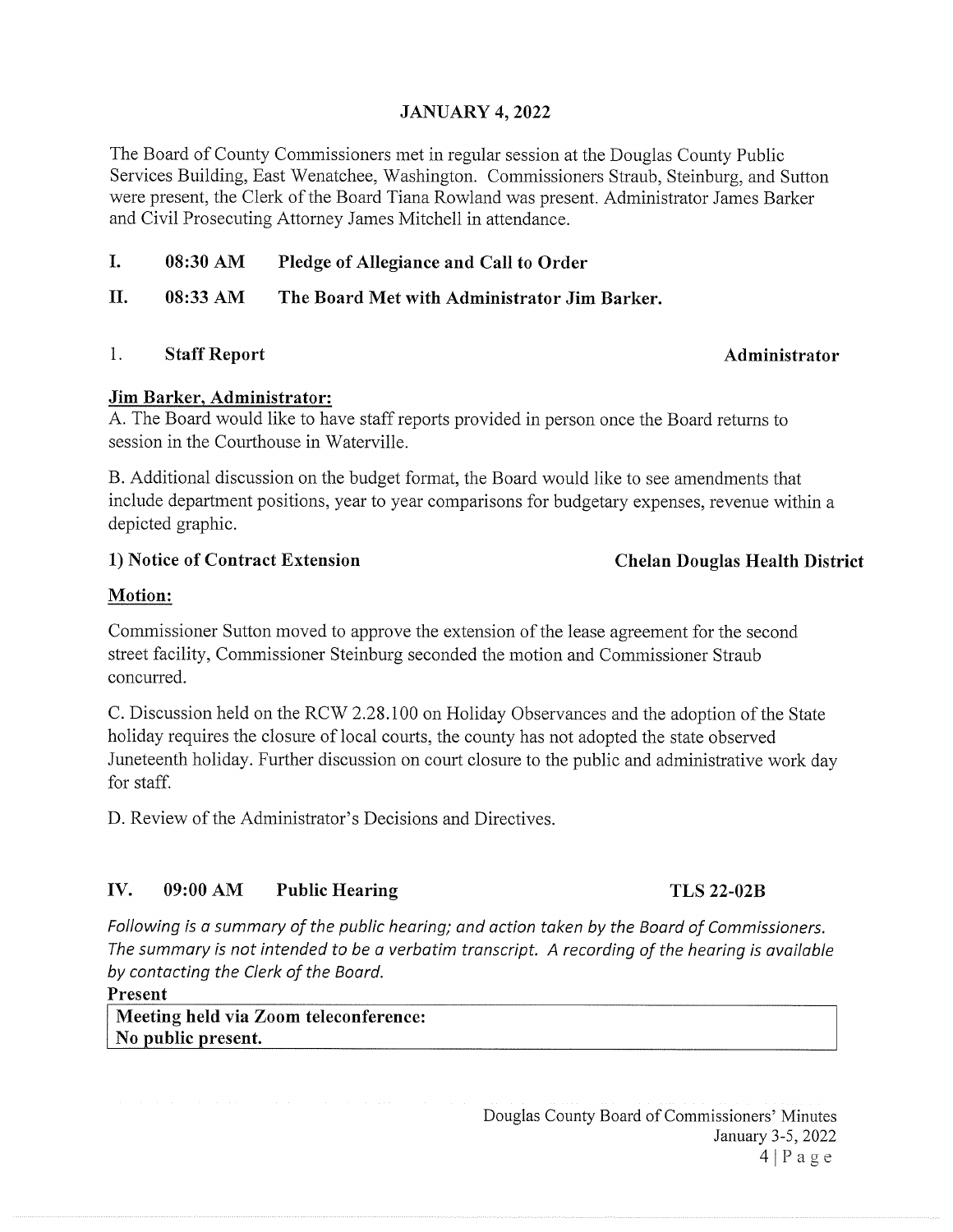## JANUARY 4, 2021 CONTINUED

### Staff Report County Engineer Aaron Simmons:

Overview of the department of fish and wildlife's application for cattle guard, recommendation to approve.

### Public Comment:

No public comment.

### Motion:

Commissioner Sutton moved to approve resolution TLS 22-01B the application for franchise agreement with the Washington State Department of Fish and Wildlife, Commissioner Steinburg seconded the motion and Commissioner Straub concurred.

## V. 09:03 AM The Board Met with Transportation Land Services.

### County Engineer Aaron Simmons:

A. Update to the Board on Staff meetings and monthly reporting.

### Land Services Director Mark Botello:

A. Update to the Board on the Shull short plat, the appeal period was set for 14 days, the appeal period had passed, the attorney provided the appeal after 5:05 PM yesterday. The appeal was not accepted, and Shull must adhere to the conditions set forth.

B. Overview of the various zoning acres that the City of East Wenatchee has and will gain with the annexation.

### Executive Session RCW(42.30.110)(1)(b) Acquisition of Real Estate:

Attendees: Commissioners Straub, Steinburg, and Sutton, County Administrator Jim Barker, Civil Prosecuting Attorney Jim Mitchell, County Engineer Aaron Simmons, Land Services Director Mark Botello, and Clerk of the Board Tiana Rowland.

At 9:12 AM Commissioner Steinburg called for executive session pertaining to RCW 42.30.1 10(1)(b) Real Estate Acquisition for <sup>5</sup> minutes. At 9:15 AM executive session ended with no action taken.

### 1) Notice of Hearing: Alternative Energy TLS 22-02A

### Motion:

Commissioner Sutton moved to approve the notice of hearing for resolution TLS 22-02A set for Tuesday, January 18, 2022 at 9:00 AM; Commissioner Steinburg seconded the motion and Commissioner Straub concurred.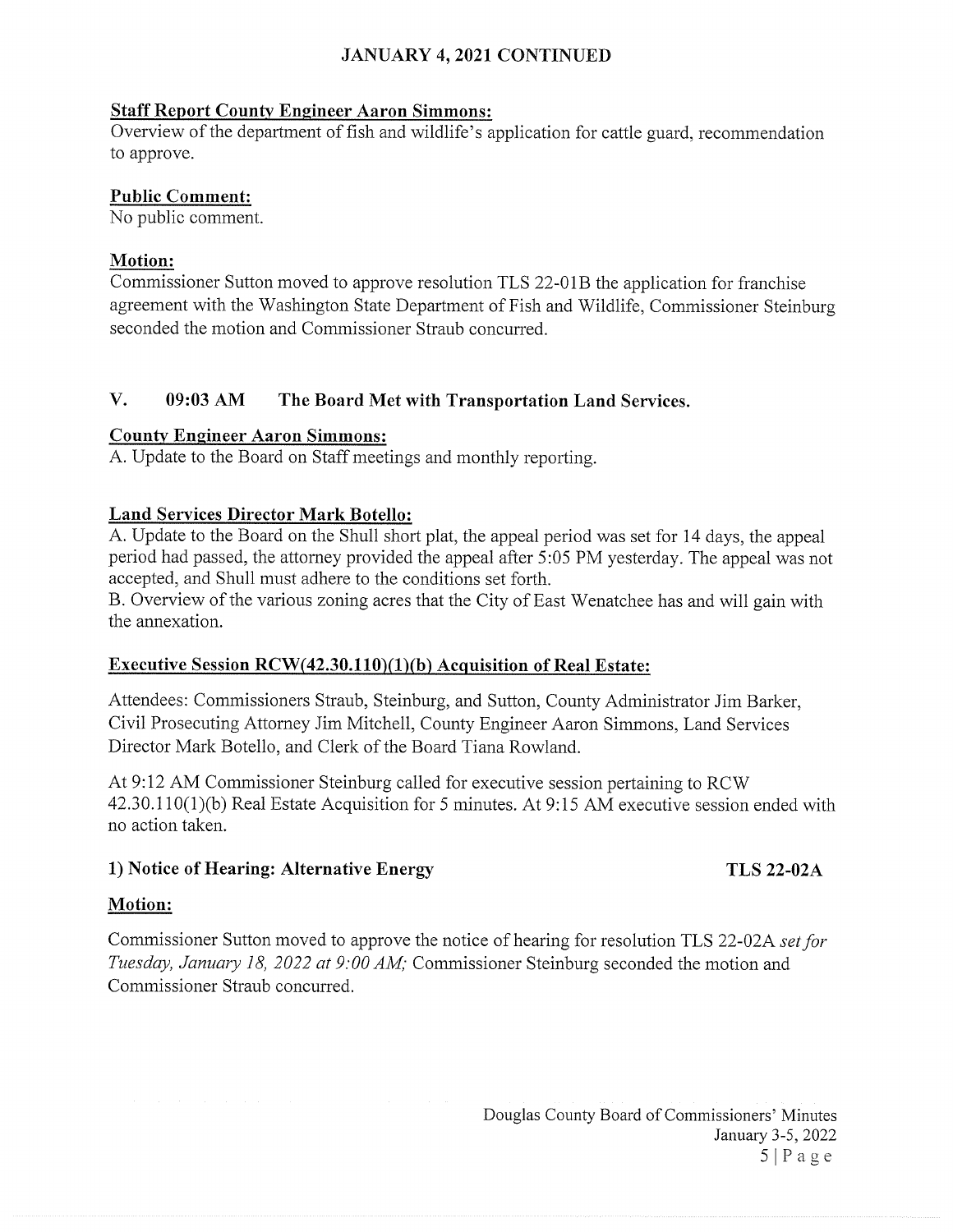## JANUARY 4, 2021 CONTINUED

### 2) Recommendation for Award: On-Call Planning Services TLS 21-72A

A. After staff review, recommendation for award the contract for on-call professional services with Berk Consulting Inc.

## Motion:

Commissioner Steinburg moved to approve the recommendation, Commissioner Sutton seconded the motion and Commissioner Straub Concurred. \*The agreement will be prepared and presented for Board approval within 2 weeks.

## Road Super Intendent Scott Reiman:

A. Update to the Board on the current plowing and snow removal with the recent storms in the County.

## VI. 09:27 AM Return to Administrator's Report:

E. Update to the Board on the proactive request for the Deputy Coroner to look in to the salary and budgets of county's with Coroner's offices. As well as anticipate budget for the potential development of the office of public defense.

F. Further discussion on potential campus expansion for the county at the 19<sup>th</sup> Street location as well as remodeling of the second street facility for departmental office space.

G. Discussion held on the Health District Board changes for 2022 and the Washington State Association of Counties meeting held yesterday.

## XI. 10:00 AM Consent Agenda:

Commissioner Steinburg made a blanket motion to approve the following consent agenda items, Commissioner Sutton seconded the motion and Commissioner Straub concurred.

## 1) Payroll Approval NET PAYROLL FOR: DECEMBER <sup>1</sup> - DECEMBER 31 2021

| PAY DATE OF:                |                                          |                     |
|-----------------------------|------------------------------------------|---------------------|
| <b>JANUARY 5 2022</b>       | <b>Voucher/Warrant</b><br><b>Numbers</b> | <b>Total Amount</b> |
| <b>Check Reconciliation</b> | 63258-63263                              | 9,267.88            |
| <b>Direct Deposit</b>       | АСН                                      | 700,151.84          |
|                             |                                          | 709,419.72          |

ACH Check Numbers: 80007048-80007068 in the amount of \$421,430.03 AP Check Numbers: 00353050-00353111 in the amount of \$642,415.62

\*Includes all applicable special purpose districts payroll processed by the Auditor's Office.

> Douglas County Board of Commissioners' Minutes January 3-5, 2022 6IPage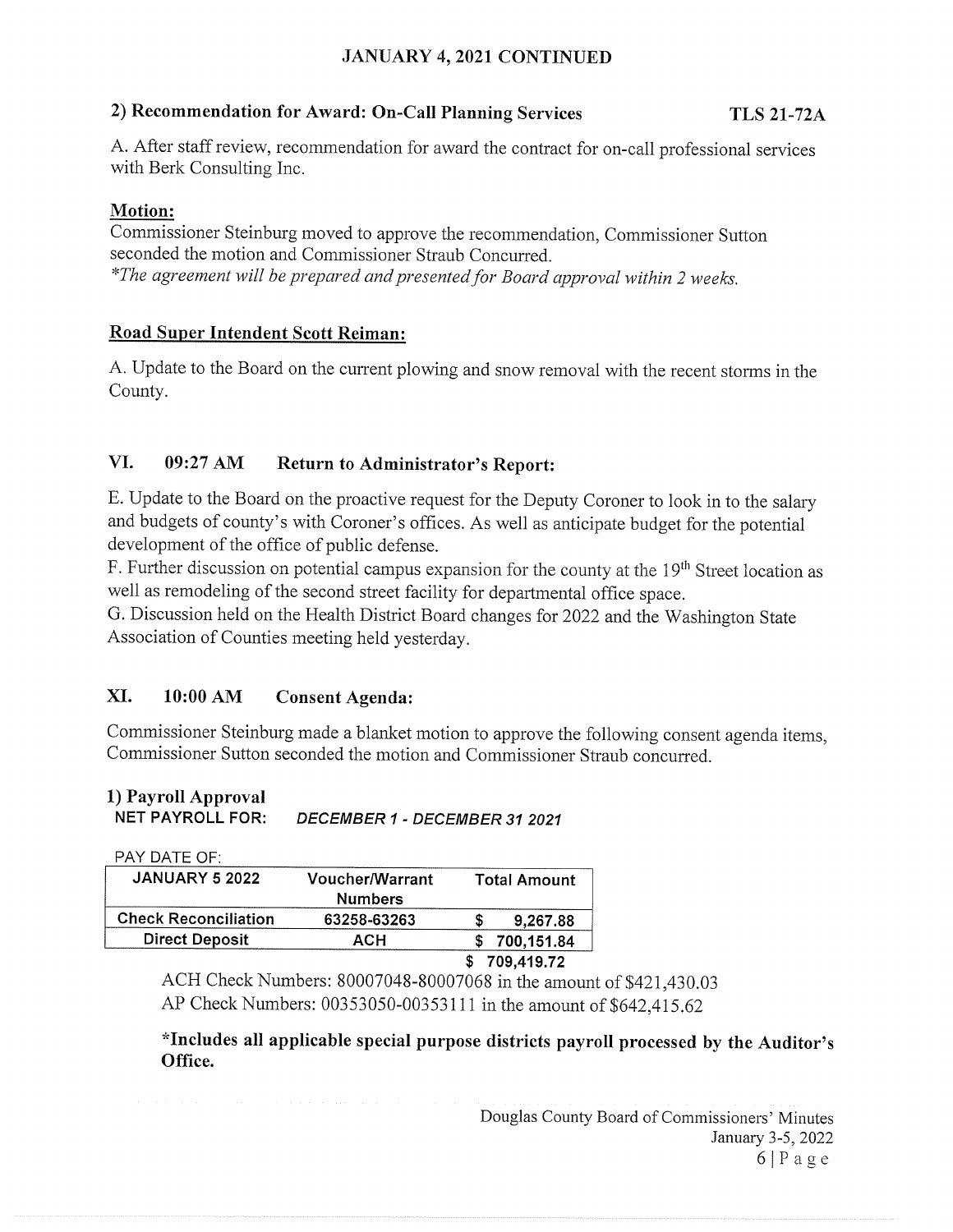### JANUARY 4, 2021 CONTINUED

### 2) Approved Vouchers 12.22.21

|    |           | <b>Check Numbers</b> | <b>Total Amount</b> |
|----|-----------|----------------------|---------------------|
|    | Vouchers: | 00352884-00352965    | \$369,981.53        |
| ٠. |           | 80007036-80007037    | \$9.605.25          |

### 3) Approved Vouchers 1.4.22

|     |                 | <b>Check Numbers</b> | <b>Total Amount</b> |
|-----|-----------------|----------------------|---------------------|
| . . | <b>Vouchers</b> | 00353127-00353280    | \$224,329.98        |
| ، ت |                 | None                 |                     |

With no further business, the Board of County Commissioners adjourned at 11:53 AM to meet again on Wednesday, January 5, 2022 at the Douglas County Public Services Building, East Wenatchee, Washington.